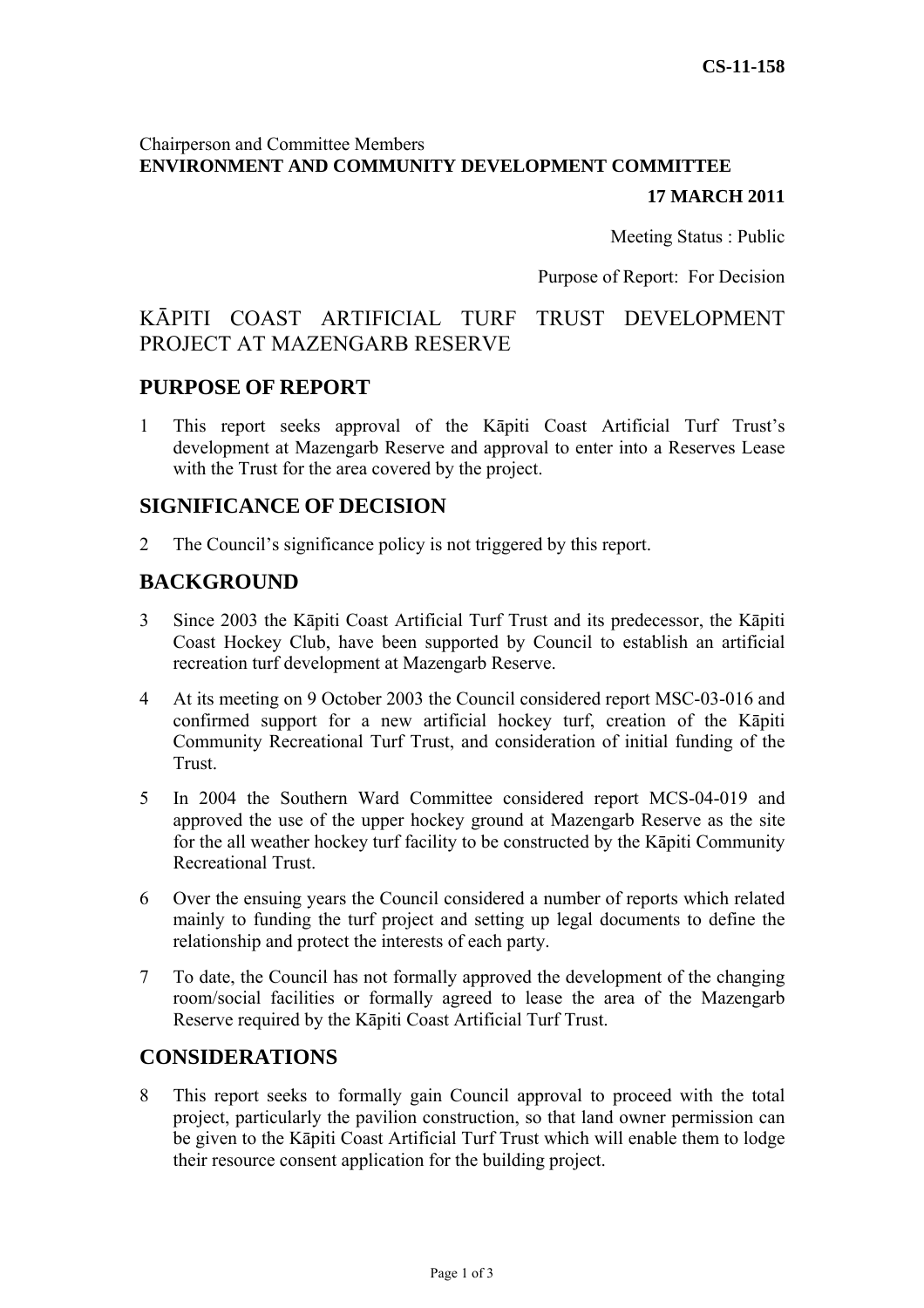- 9 Formal approval is also sought so that a Reserves Lease can be entered into with the Kāpiti Coast Artificial Turf Trust for a term of 18 years 364 days for the area in **Appendix One** to this report CS-11-158, with a further renewal term of 16 years 364 days from the expiry of the original term. These periods bring the total lease period within the terms permitted by relevant legislation.
- 10 The design for the new pavilion/changing rooms occupies a slightly larger area of land than was originally intended. The building extends approximately two metres into the existing turf car park. See attached Appendix One to this report CS-11-158.
- 11 The final design of the building, approved by the Kāpiti Coast Artificial Turf Trust Committee (see attached **Appendix Two** to this report CS-11-158), will result in the reduction of car parks from 52 to 49. This loss of three car parks still meets the required number of car parks for the building to obtain a resource consent. Additional car parks are also available in Mazengarb Reserve, attached to other facilities which are often lightly used at the peak times required by the artificial turf users.

## Financial Considerations

12 There are no new or unforeseen costs associated with this project for the Council. The additional costs for the existing car park and fencing modification will be met by the Trust as part of the building project.

#### Legal Considerations

13 As the current lease documents are still in draft form, there will be no additional costs.

#### Delegation

14 The Environment and Community Development Committee has delegated authority to consider this matter. Section B.1 of the Governance Structure reads:

#### *Parks and Reserves*

- *7.3 Authority to exercise the functions, powers and duties of the Council under the Reserves Act 1977 or any other statute, regulation or bylaw relating to the management and control, maintenance and operation of parks and reserves, except as delegated to Community Boards or officers. This authority encompasses the power to:* 
	- *grant leases for reserve land;*

*…* 

## Consultation

15 There is no further requirement for consultation on this project. The community, Paraparaumu/Raumati Community Board and Council have been supportive and aware that this development will occur on this site.